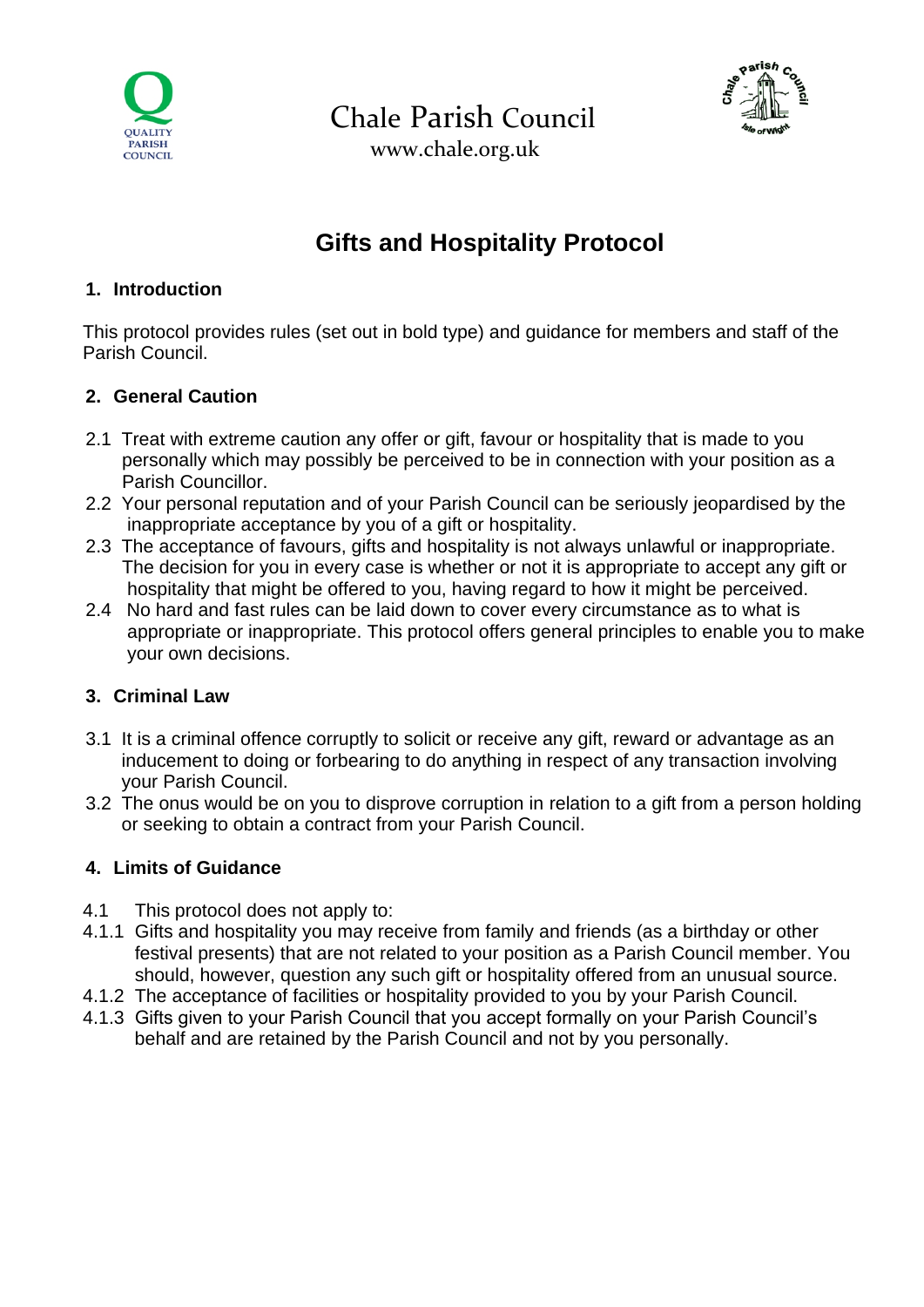## **5. Meaning of Gifts and Hospitality**

- 5.1 The expressions 'gifts' and hospitality' have wide meanings and no conclusive definition is possible.
- 5.2 Gifts and hospitality include the: offer of favours, or the promise or implied promise of future favours, gifts or hospitality. • free gift of any goods or services. • opportunity to acquire any goods or services at a discount or at terms not available to the general public • opportunity to obtain goods or services not available to the general public. • offer of food, drink, accommodation or entertainment or the opportunity to attend any cultural or sporting event. • use of a free car.
- 5.3 Common gifts include pens, diaries, calendars and other business stationery, articles of clothing, books, flowers and bouquets. You should, however, be cautious when purchasing anything, when additional services, privileges or advantages are offered, which might be related to your position as a member of your Parish Council.

#### **6. Appropriate Gifts and Hospitality**

There are some circumstances where you may accept gifts and hospitality as being in the normal course of your duties as a member, for example:

- 6.1 Civic hospitality provided by another public authority
- 6.2 Normal and modest refreshment in connection with any meeting in the course of your work as a Parish Council member (e.g. tea, coffee, and other normal beverages and biscuits)
- 6.3 Tickets for sporting, cultural and entertainment events which are sponsored or promoted by your Parish Council or bodies to which you have been appointed by your Parish Council, and the tickets are offered in relation to that sponsorship or promotion.
- 6.4 Small low value gifts (below £50.00, such as pens, calendars, diaries, flowers and other mementos and tokens).
- 6.5 Drinks or other modest refreshment in the normal course of socialising arising consequentially for Parish Council business (e.g. inclusion in a round of drinks after a meeting)
- 6.6 Modest meals provided as a matter of courtesy in the office or meeting place of a person with whom your Parish Council has a business connection.
- 6.7 Souvenirs and gifts from other public bodies intended as personal gifts (e.g. arising from twin-town and other civic events).

#### 7. **Principles to apply in relation to Gifts and Hospitality**.

In deciding whether it is appropriate to accept any gift, favour or hospitality, you must apply the following principles:

- 7.1 Do not accept a gift, favour or hospitality as an inducement or reward for anything you do as a Parish Council member. If you have any suspicion that the motive behind the gift or hospitality is an inducement or reward, you must decline it.
- 7.1.1 Reward includes remuneration, reimbursement and fee, offered, paid, promised or implied.
- 7.2 Do not accept a gift or hospitality of significant value or whose value is excessive in the circumstances.
- 7.3 Do not accept a gift, favour or hospitality if acceptance might be open to misinterpretation. Such circumstances will include gifts and hospitality:
- 7.3.1 From parties involved with your Parish Council in a competitive tendering or other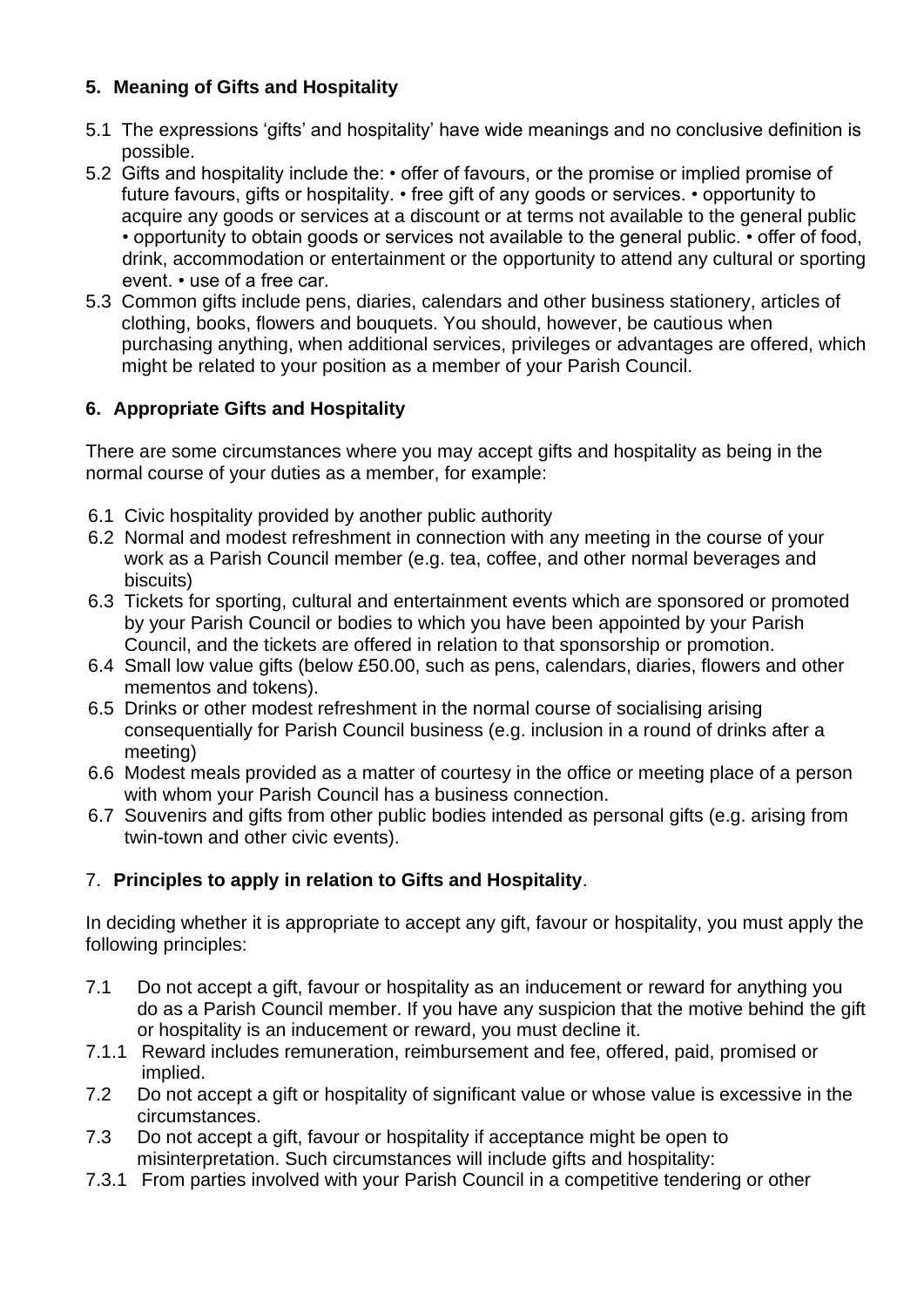procurement process, including from other Parish Council members.

- 7.3.2 From applicants for planning permission and other application for licences, consents and approvals in which your Parish Council has an involvement, including applications from other Parish Council members.
- 7.3.3 From applicants for grants, including voluntary bodies and other organisations applying for public funding from your Parish Council.
- 7.3.4 From parties in legal proceedings with your Parish Council.
- 7.4 Do not accept a gift, favour or hospitality if you believe it will put you under any obligation to the provider as a consequence.
- 7.5 Do not solicit any gift, favour or hospitality and avoid giving any perception of so doing.

## **8. Gifts received and donated to a Chairman's Appeal.**

- 8.1 It may be customary for some Parish Council members on receiving gifts of value not to retain these personally but to pass them to the Chairman for use in relation to a charity appeal.
- 8.2 Parish Council members may continue to do this, but should indicate this intention to the provider and make this clear on the registration form.
- 9. Registration of Gifts and Hospitality
- 9.1 The Code of Conduct for your Parish Council provides that: A member must, within 28 days of receiving any gift or hospitality over the value of £50.00, provide written notification to the Monitoring Officer of the responsible authority of the existence and nature of that gift or hospitality.
- 9.2 Whilst the notification requirement in the code is limited to gifts or hospitality over the value of £50.00 members are encouraged to give notification of any significant gift or hospitality they receive.
- 9.3 Members must complete the gifts, favours and hospitality registration form for all notifications.
- 10. Reporting of Inappropriate Gifts and Hospitality offered. It is a criminal offence for a person corruptly to give or offer any gift, reward or advantage as an inducement or reward to you for doing of forbearing to do anything as a member of your Parish Council. You must immediately report to the Monitoring Officer at the Isle of Wight Council, any circumstances where an inappropriate gift or hospitality has been offered to you.
- 10.1 You may thereafter be required to assist the Police in providing evidence.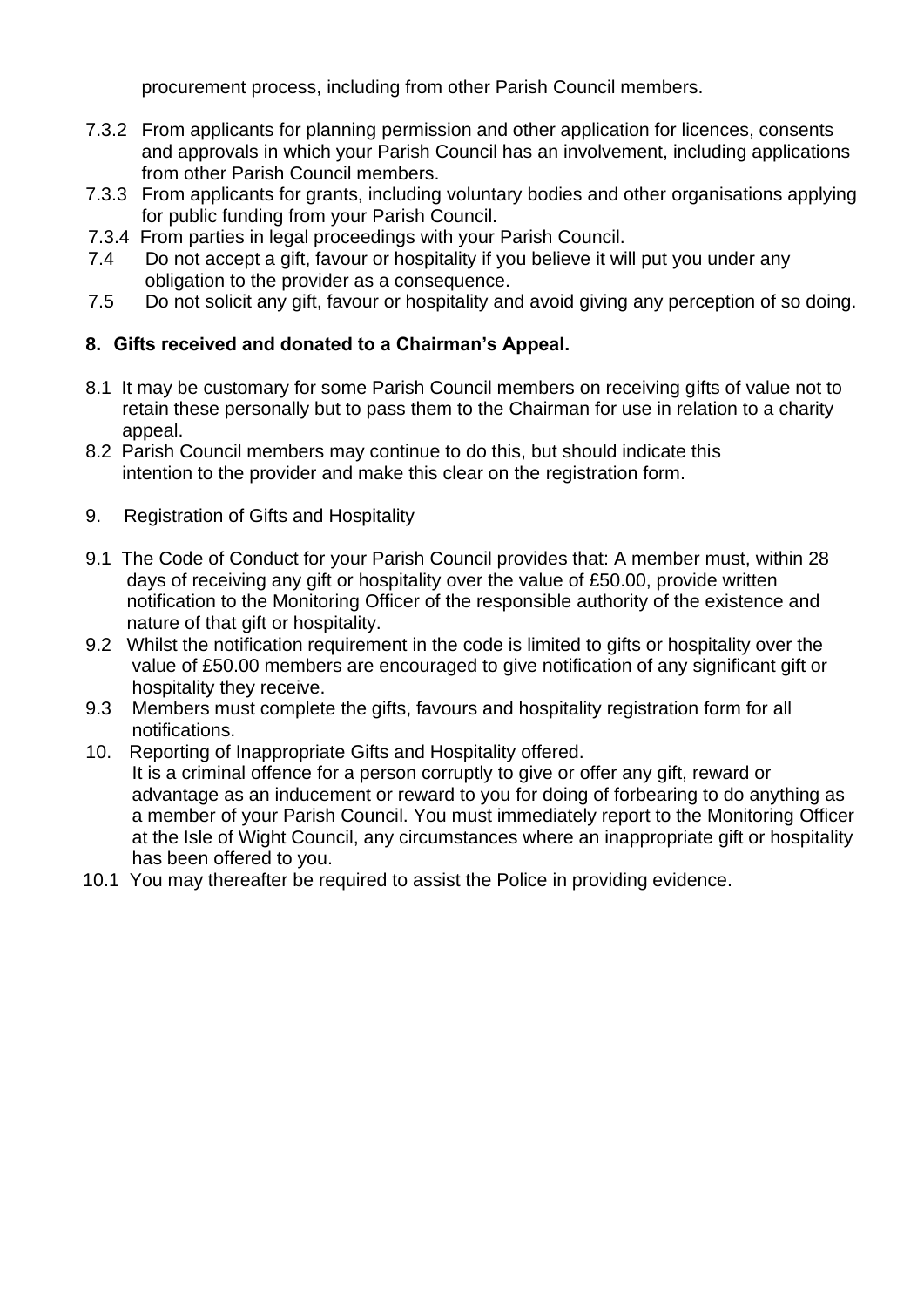# Notification of Receipts of Gifts, Favours or Hospitality

| What was the gift, favour or hospitality? (give full description) |
|-------------------------------------------------------------------|
|                                                                   |
|                                                                   |
|                                                                   |
| What is your best estimate of its market value or cost?           |
|                                                                   |
|                                                                   |
|                                                                   |
| Who provided it?                                                  |
|                                                                   |
|                                                                   |
|                                                                   |
| When & Where did you receive it?                                  |
|                                                                   |
|                                                                   |
|                                                                   |
|                                                                   |
|                                                                   |
|                                                                   |